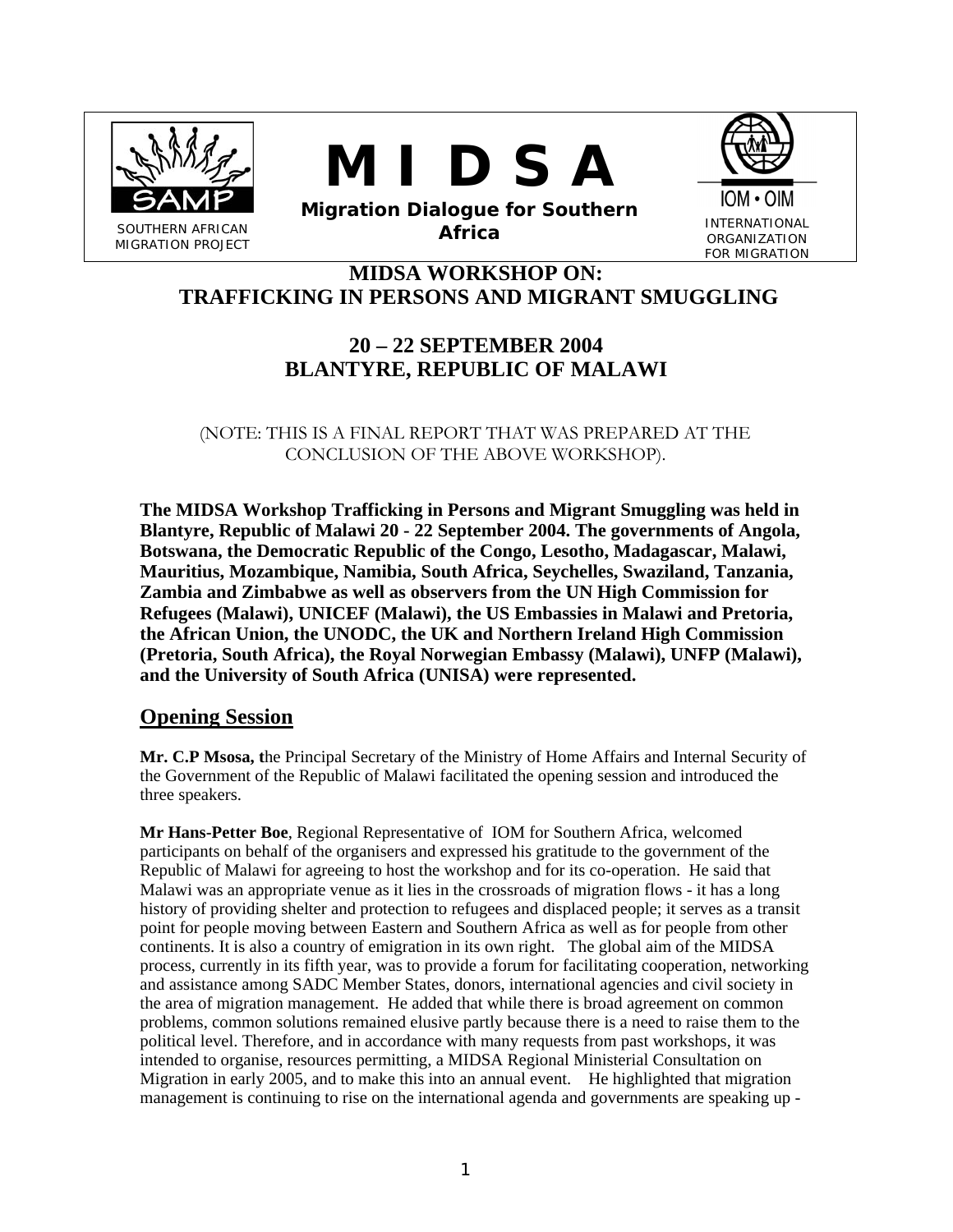whether they represent countries of origin, transit or destination. A multitude of UN and other agencies are entering into this cross-sectoral issue which encompasses everything from poverty to health and social welfare, to human development, to governance, to protection in conflict, even to combating international organised crime and international terrorism. This workshop would present participants with overviews on global and regional trends in trafficking in persons and migrant smuggling, but it was also aimed at grappling with how the Region and its governments in very practical terms can deal with the challenge of reducing the success rate of traffickers and smugglers. Last but not least on improving prevention, protection of victims as well as prosecution of perpetrators of people smuggling and trading in human beings.

The Minister of Home Affairs and Internal Security of the Government of the Republic of Malawi, the **Honourable Uladi B. Mussa** welcomed all participants to Malawi on behalf of the Government. He noted that the fight against trafficking in human beings is a fight against international organised crime that requires collaboration between countries and for this reason, commended the MIDSA Process as an important initiative to promote and support this type of collaboration. The Honourable Minister emphasised the need for governments to find creative ways to respond to the increasing problem of trafficking in persons and migrant smuggling and that this response needed to include the development of appropriate legislation, engaging nongovernmental organisations to create awareness of the problem and that victims of trafficking needed our sympathy, understanding and support.

The Minister described trafficking and smuggling as a danger and evil to democracy and development. He expressed the commitment of the Malawian government to increase its efforts to reduce the incidences of trafficking and smuggling, and added that he looked forward to cooperating with IOM in particular on the issue.

**Mr. Vincent Williams**, Project Manager of the Southern African Migration Project (SAMP) welcomed all participants on behalf of SAMP and also expressed his gratitude to the government of Malawi for hosting the workshop. He emphasised that trafficking in persons and migrant smuggling are in the first instance criminal acts and not necessarily a migration issue and that those responsible must be dealt with to the fullest extent of the law. He noted, however, that most countries in the region do not have adequate legislation to respond to trafficking and that this poses a significant challenge. He also cautioned that in the absence of appropriate legislation, governments would be tempted to use its immigration laws, but that this would be counterproductive to the increasing understanding that migration is beneficial and that it can make an important contribution to economic and social development.

## **Irregular Migration in the global and regional context**

**Mr. Yorio Tanimura,** Director, Migration Management Services at IOM, Geneva started his presentation by stating that while migration is generally agreed to be beneficial, there is a sinister side to it; namely, irregular migration including the trafficking and smuggling of persons. He noted that smuggling and trafficking is a major criminal enterprise that increases the burden on governments' capacities to manage migration and endangers the safety and well being of migrants.

Mr. Tanimura briefly described the UN Protocol against the smuggling of migrants and how it defines smuggling and that it criminalises smuggling and smugglers, but not illegal migration itself. Despite the risks involved and even if people know what these risks are, smuggling is on the increase because for many poor people, the potential benefits outweigh the risks.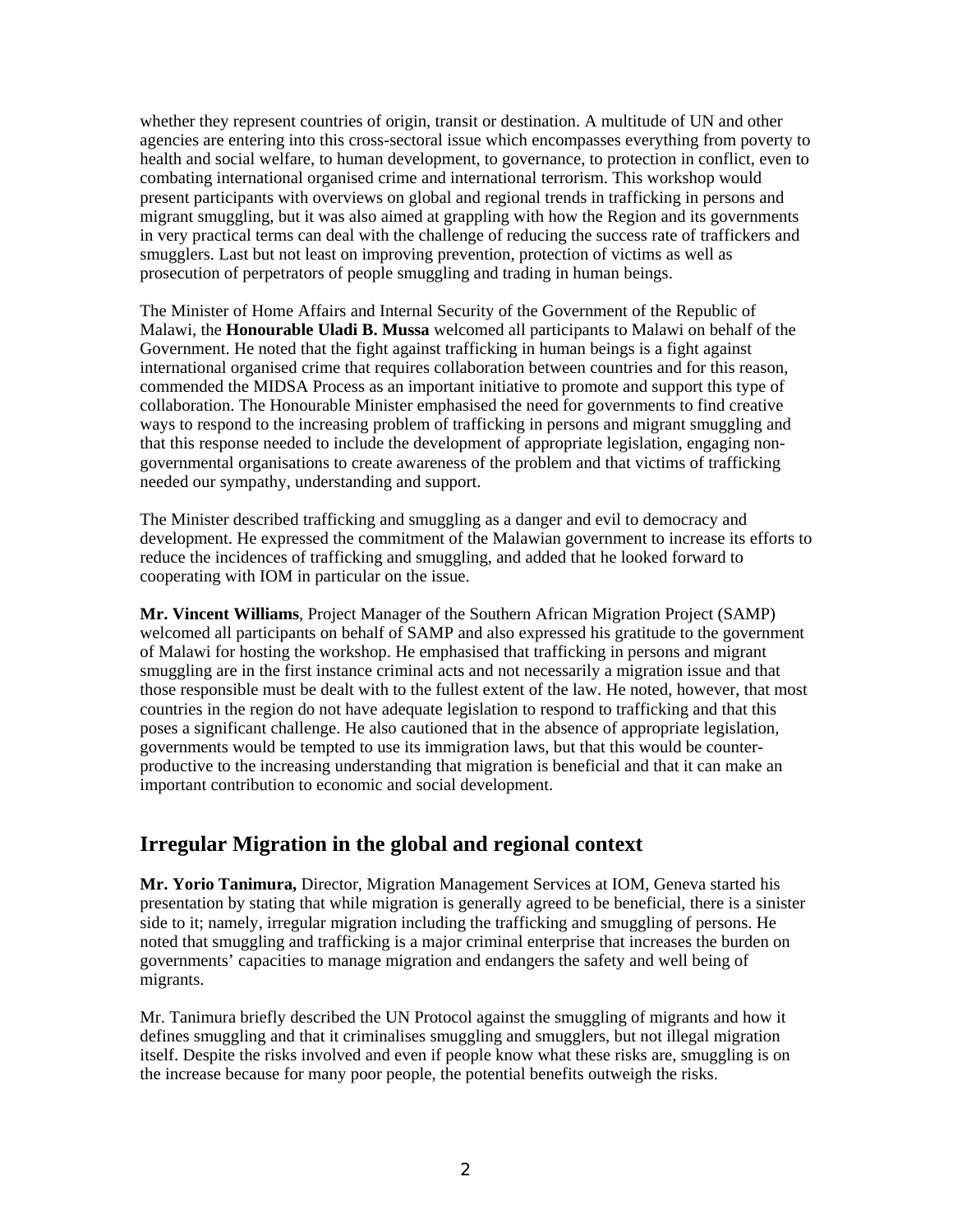He emphasised that while trafficking and smuggling are intertwined, trafficking is not considered as a violation by the migrants of immigration law, but rather as a severe violation of human rights. Mr Tanimura also described the UN Protocol against Trafficking in Persons and its definition of trafficking as a coercive and exploitative business that is constituted by three elements; namely, activity, means and purpose. However, in the case of minors, the means element does not apply.

Mr. Tanimura concluded his presentation by explaining the IOM's strategy and the support it could offer to counter the phenomenon of trafficking.

**Mr. Jonathan Martens** of IOM did a presentation of the findings of research conducted by IOM into trafficking in Southern Africa. The focus of his presentation was on the forms of recruitment, transportation used and means of exploitation perpetrated by traffickers and he gave examples of these based on research conducted in various countries in the SADC region. Mr. Martens noted that while the IOM research does not provide quantitative data that can be used to verify the extent and volumes of trafficking, it does provide important information about the nature of trafficking and the range of methods being used by traffickers. He added that the trafficking patterns identified in the research assessment might prove particularly useful to law enforcement agencies in categorising specific trafficking patterns and drawing broader conclusions.

During the discussion following the two presentations, participants raised questions about the relationship between trafficking and HIV/Aids, trafficking in human organs as well as noting that in trafficking cases, there are also other forms of exploitation besides sexual exploitation. Participants also discussed services and protection measures that might be available to victims of trafficking and the fact that victims are not only women, but also young men and boys.

## **Country Presentations**

#### **Angola:**

The representative of Angola thanked IOM for organising the workshop and inviting Angola to present. He stressed the importance of the workshop for Angola and explained that as a result of the war, borders at one stage had become unmanageable but that control is being re-established following the end of the war.

He noted that the Angolan government has begun a process of reviewing and introducing legislation aimed at criminalising trafficking in persons.

With specific reference to trafficking in minors, the representative from Angola noted that the Government of Angola has established a juvenile court to facilitate the protection of minors. The Angolan government has also set up several joint committees with neighbouring countries to try and control irregular migration and manage borders, which serves to combat trafficking and smuggling.

#### **Democratic Republic of the Congo:**

The representative of the DRC noted that efforts are being made to monitor cross-border movements of DRC nationals. Following the civil war in the DRC, the Government taken measures to deal with the problem of displaced persons and that this is being done in collaboration with international organisations.

He explained that significant problems are being experienced with the identification of actual Congolese nationals, but that through collaboration with the UNHCR and IOM in particular, this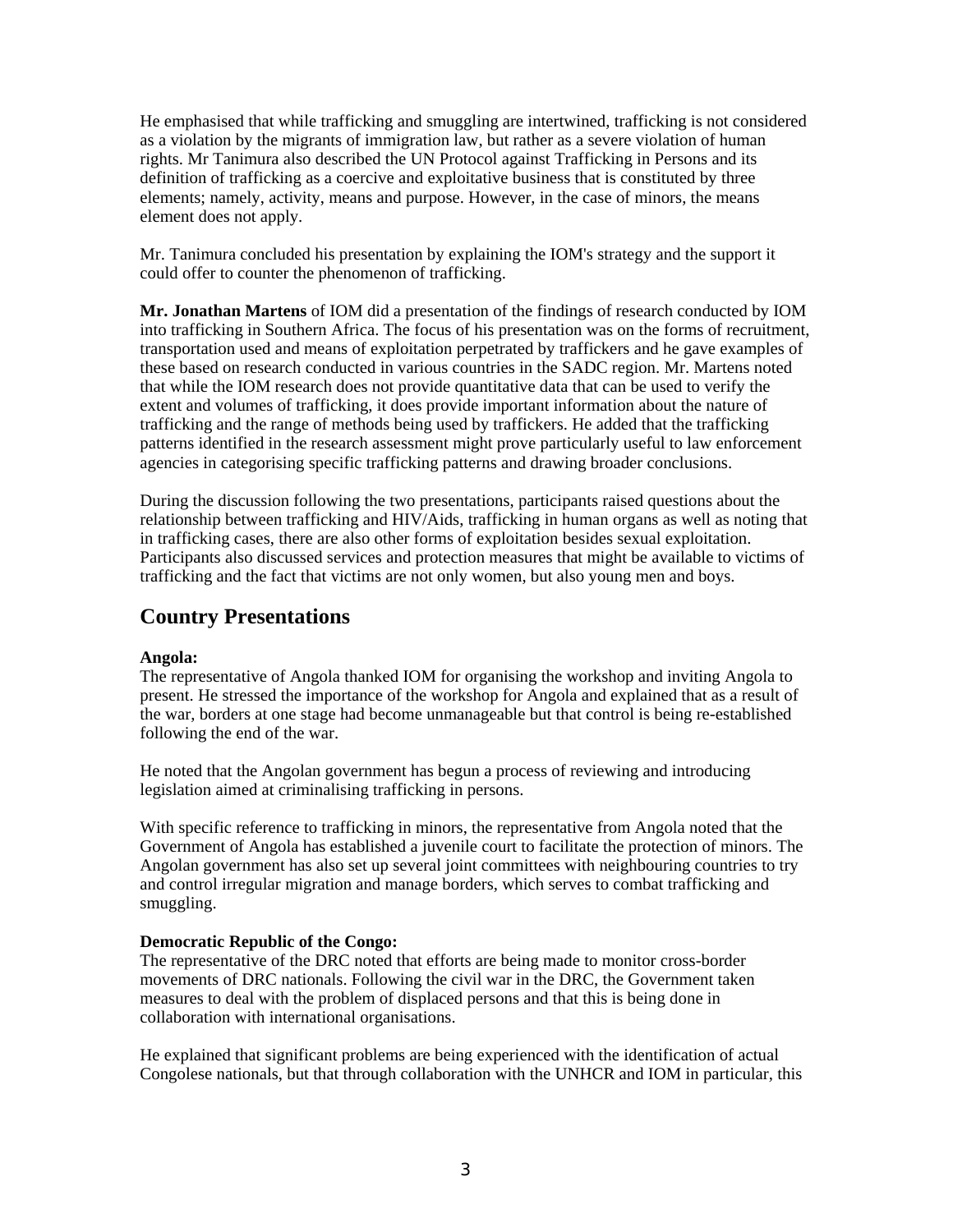problem is being addressed. The delegate from the DRC noted that his country could play an important role in the development of the Continent given its geographical location.

#### **Zimbabwe:**

The representative of the government of Zimbabwe explained that it is only recently that trafficking in persons has been identified as a significant problem in Zimbabwe and that it is usually perpetrated by persons who are familiar with immigration systems. He also noted that Zimbabwe subscribes to the definition of trafficking as given in the UN Protocol and that they are in the process of ratifying the convention and its related protocols. He emphasised that many traffickers have infiltrated border control systems and that they work in collaboration with immigration and airline officials as well as officials from other security agencies.

The delegate from Zimbabwe called for more resources to combat trafficking and stressed the need for a collaborative approach, better systems for information collection and sharing, better remuneration of officials to prevent corruption and the development of common legislation and instruments across the region.

#### **Namibia:**

The representative of the Namibian government reported that Namibia does not have specific anti-trafficking legislation in place, but that it has ratified the UN Convention against Organised Crime. Later this year, legislation will be tabled in the Namibian parliament that covers a wide range of organised criminal activity. He also noted that there have been no reported incidents of trafficking in Namibia. However, Namibia also has good co-operative relationships with neighbouring countries to facilitate the management and control of borders.

## **International and Domestic Law and Prosecutions**

**Ms. Natalia Ollus** of the UNODC provided a brief historical overview of the development and increase in trafficking in persons globally and the emergence of transnational instruments to combat transnational criminal activities, specifically the UN Convention and protocols on trafficking and smuggling.

She explained the contents of the Convention and Protocols and the obligations on governments that have ratified it. The key element of this obligation is that in terms of their domestic legislation, governments are required to criminalise trafficking in its totality, rather than the individual offences/criminal acts that may be committed.

**Ms. Lowesa Stuurman** of the South African Law Reform Commission (SALRC) provided an overview of the SALRC's process in preparing and drafting new legislation and specifically its investigation into trafficking in persons and the preparation of the Children's Bill and Sexual Offences Bill and how these may be used as instruments to combat trafficking. This will include measures such as providing protection and compensation to victims, ensuring that the legislation will have extra-territorial application and the training of law enforcement officials.

**Ms. Nolwandle Qaba** of the Sexual Offences and Community Affairs (SOCA) Unit of the National Prosecuting Authority in South Africa explained the structure and operation of the National Prosecuting Authority and specifically the function of the Sexual Offences and Community Affairs Unit.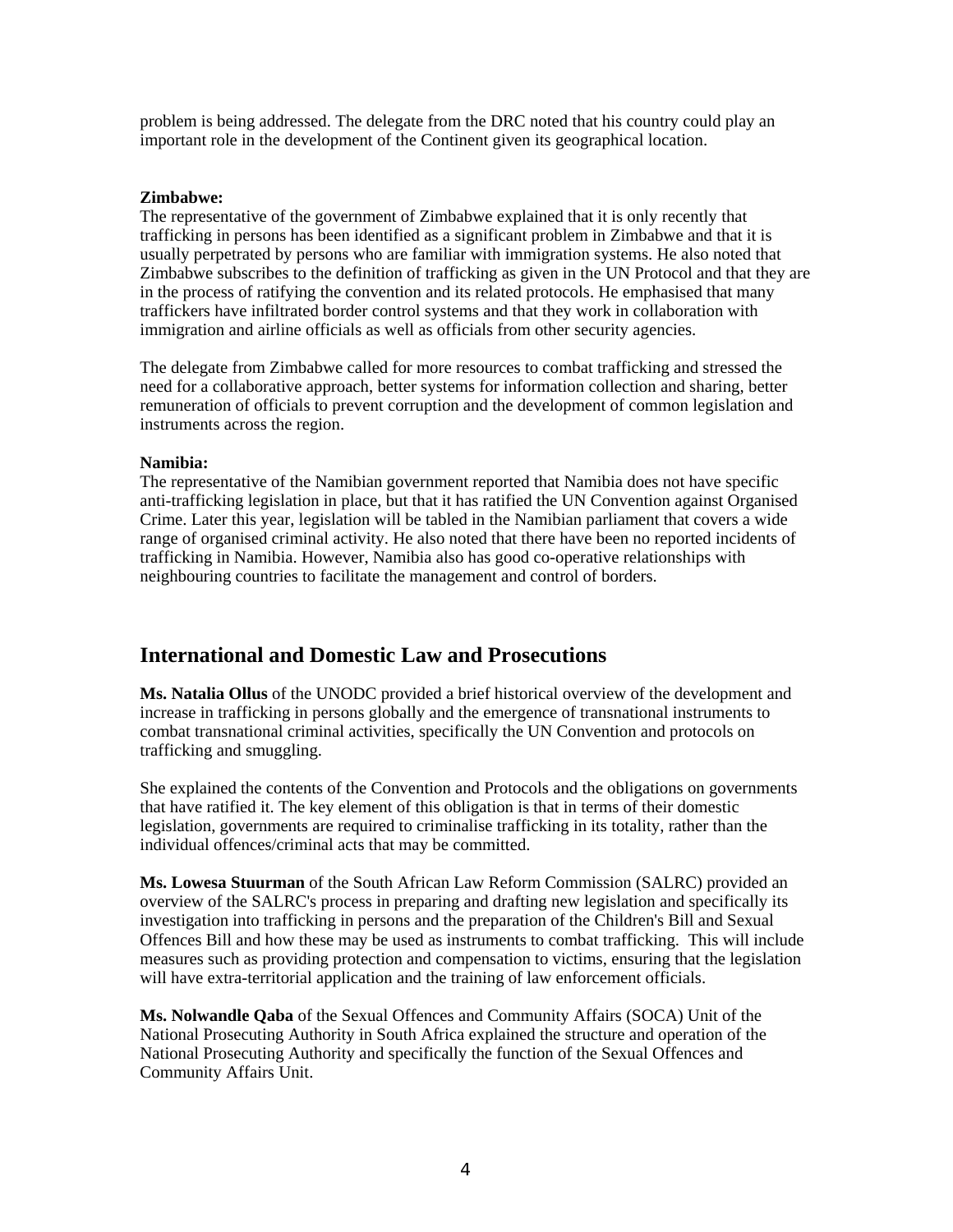She made the point that South Africa does not have a legal framework to combat trafficking directly, but that various other pieces of legislation are currently used to prosecute people suspected of being involved in trafficking.

She also described the establishment of a national Task Team consisting of various government departments as well as international organisations and an NGO under the auspices of the NPA to develop a collective approach to trafficking.

#### **Discussion:**

The subsequent discussion raised questions about who has jurisdiction over prosecutions in trafficking cases, given its transnational nature and emphasised the need for regional co-operation and collaboration in the development of a strategy to combat trafficking and the development of regional plans. It was also noted that inter-ministerial and inter-departmental co-operation at a national level was required if efforts at preventing and combating trafficking are to be successful.

### **Prevention and Protection in the context of human trafficking discourse**

**Mr. Yitna Getachew** of the IOM office in Addis Ababa provided a brief overview of migration in Ethiopia in which he noted that migration was on the increase both in terms of volume and social significance.

Many of the migrant women are coerced or deceived when recruited and while employed, often work long hours, have their wages withheld, their travel documents confiscated, suffer verbal and physical abuse and are forced into prostitution.

Mr. Getachew reported on the information campaign conducted by the IOM that had as its objective, the prevention of trafficking in persons by providing information to those at risk. The information campaign included the publication of a brochure, producing an educational drama and a regular radio program.

Other projects include a counselling, a victims assistance and reintegration programme, a project targeting high school students who have been identified as the most likely victims of trafficking and training programmes for teachers.

He concluded by summarising lessons learnt including the need to engage with government and other partners, making sure that messages are clear, and involving destination countries in the information campaigns.

**Ms. Lidia Futter** who is based in the IOM Cape Town office presented a capacity building training module that has been developed to build government capacity in countering trafficking in persons. She noted four key elements in capacity building; namely, human resources development, organisational development, institutional and legal framework development and partnership development.

Ms. Futter outlined the steps that can be taken in the development of a response to trafficking. These include doing research into the trafficking situation, doing an assessment and evaluation of existing measures that can be used to respond to trafficking, preparing a National Plan of Action, setting up a Task Team, conducting training for service providers, developing inter-ministerial and inter-governmental dialogue and the development of anti-trafficking legislation.

**Mr. Alan Spencer** briefly described his role and function as the Liaison Officer for the UK government and stressed the importance of co-operation between countries in developing counter-trafficking measures. He gave examples of some of the co-operative measures in place to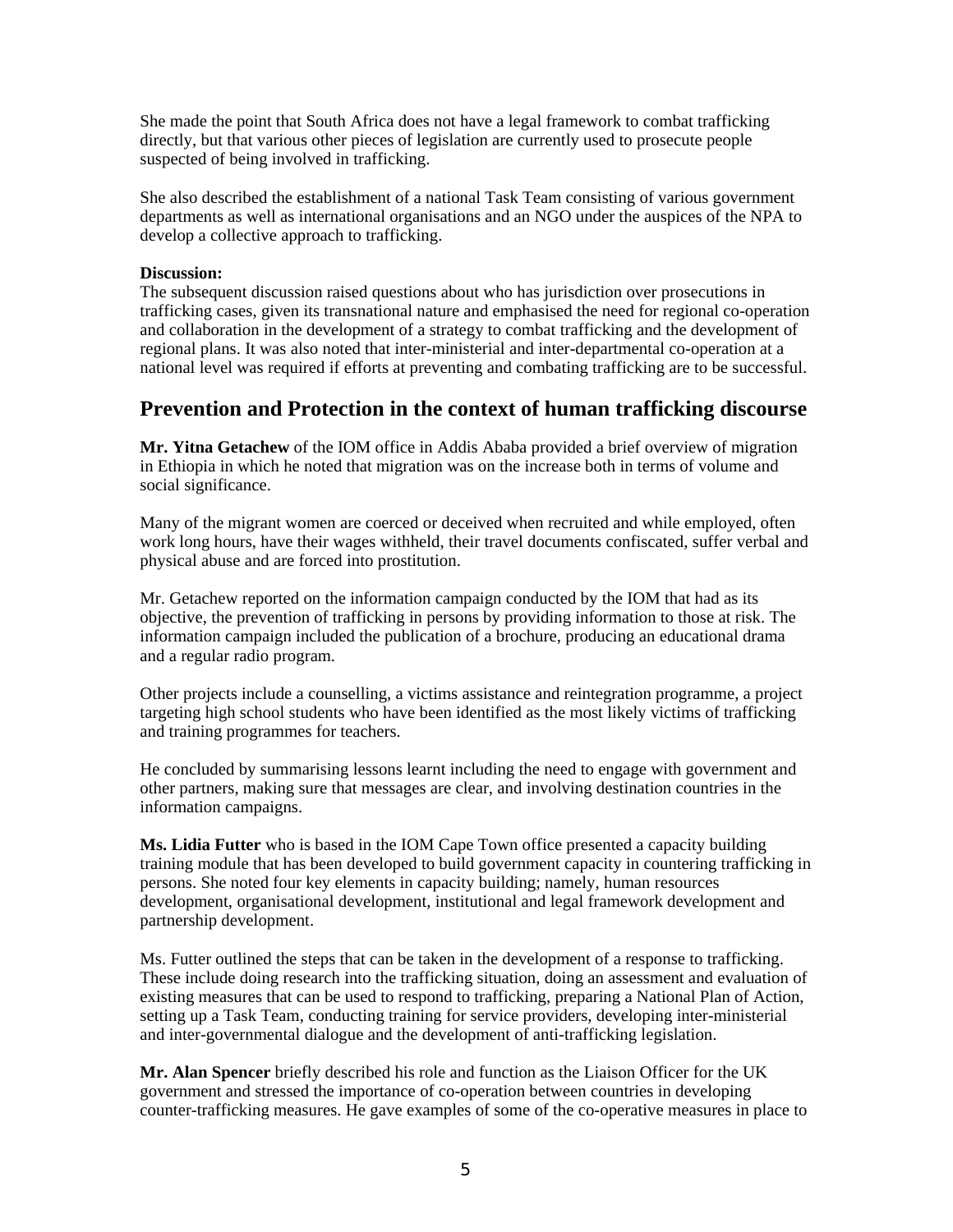prevent undocumented migration and policies in place in the UK that are specifically directed at minimising irregular migration. He noted that anti-trafficking legislation was in place in the UK and that this served as a deterrent to trafficking operations.

**Ms Kiera Emmons,** Attaché at the US Embassy in Malawi described some measures taken by the US government to prevent trafficking, such as the annual report on trafficking that rates countries on the basis of the extent of the trafficking problem and the success that governments have in combating trafficking. She reported that trafficking also takes place in the US and described the domestic attempts at minimising trafficking and providing assistance to the victims of trafficking.

**Mr Michael Owor** of the UNHCR in Malawi provided a brief description of the situation with refugees in Malawi and how this relates to the issue of trafficking and smuggling. He noted that the smuggling of refugees and others was a known problem in Malawi and outlined the role of the UNHCR in attempting to minimise this problem. In terms of the UNHCR mandate, he noted that their concern was with making sure that bone fide asylum-seekers do not become victims of smuggling, either directly or indirectly. Much of this effort is directed towards developing a collaborative approach with various government ministries and agencies, as well as traditional leaders and people possibly involved in the transporting of asylum seekers and so on.

**Dr Zlatko Milovanovic** of the US Embassy in Pretoria also informed participants of the existence of the International Law Enforcement Academy (ILEA) based in Botswana and the training that they provide to governments in the region.

# **Irregular Migration and Organised Crime**

**Mr. Mukelabai Mukelabai** of the Institute for Security Studies based in South Africa noted that the notion and recognition of organised crime is a relatively recent phenomenon in Southern Africa. He briefly described the historical development of organised crime in the region and early attempts at co-operation between law enforcement authorities to curb organised crime, such as the setting up of SARPCCO that focuses on cross-border criminal activities.

He noted that there are various organised criminal groups operating in the region that are involved in various cross-border criminal activities, such as drug smuggling, forged documentation and money laundering. Increasingly, these organised criminal groups are becoming involved in the trafficking in persons and smuggling of migrants. He emphasised that organised criminal groups do not cause illegal migration, but use it as an opportunity to make money and that perhaps one of the solutions to dealing with this problem is to relax the current stringent visa requirements in operation between SADC member states.

**Mr. Immanuel Sam** of Interpol, based in Harare stressed the need for internationally acceptable legislation that can combat trafficking and smuggling in persons. He noted that in terms of profits, trafficking in persons was second only to drugs and that existing legislation was inadequate to deal with this problem.

He expressed Interpol's commitment to pursuing its activities against trafficking and smuggling and noted that a new legal framework needs to be created if Interpol is to be more successful in its attempts to combat trafficking and smuggling.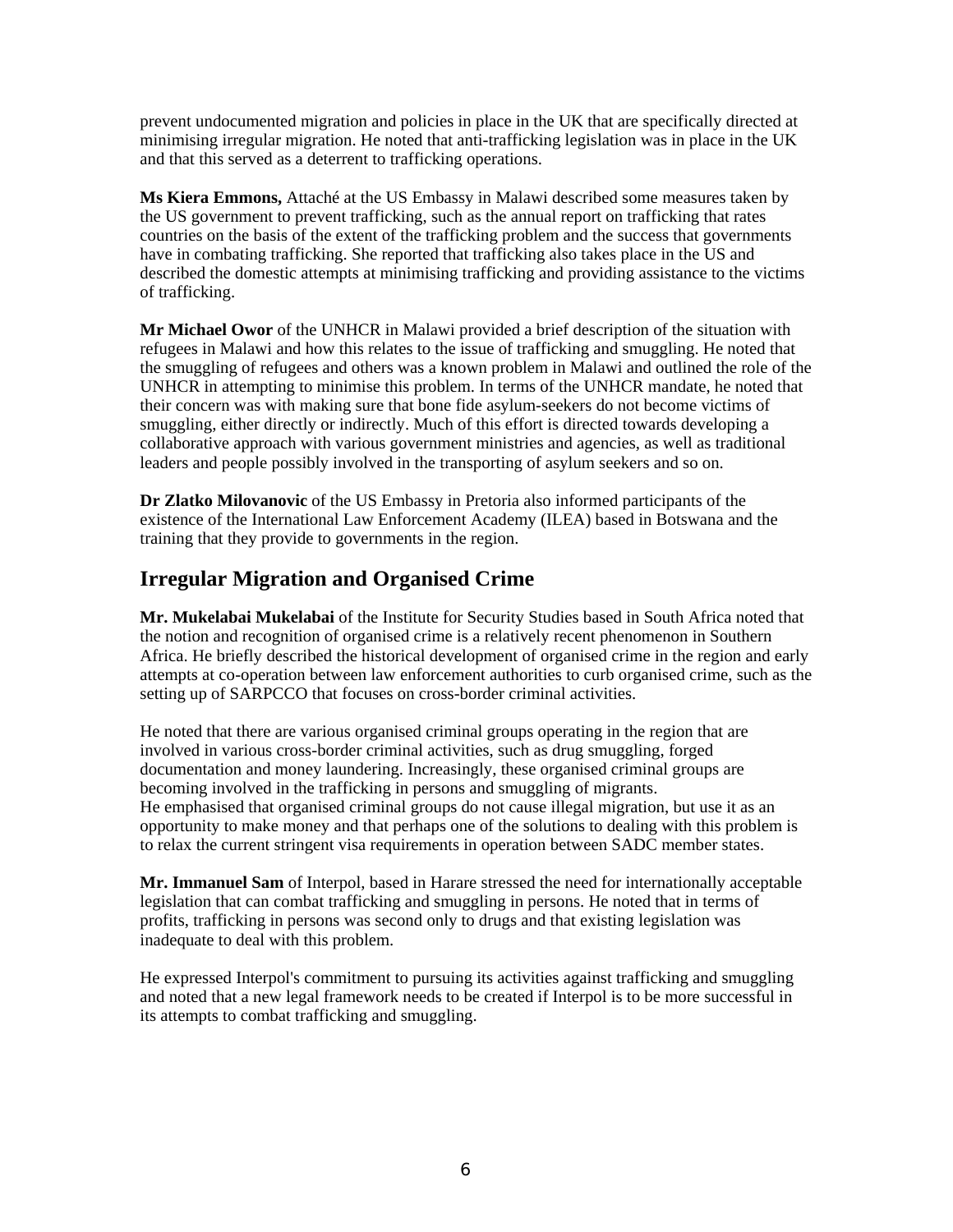# **Closing Session**

The workshop was officially closed by Mr. HP Boe of IOM and the Honourable Principal Secretary in the Ministry of Home Affairs and Internal Security of the Government of Malawi, who both expressed their thanks and gratitude to all participants and observers and expressed the hope that governments will continue to co-operate and collaborate to find solution to the problems of trafficking in persons and migrants smuggling in the SADC region.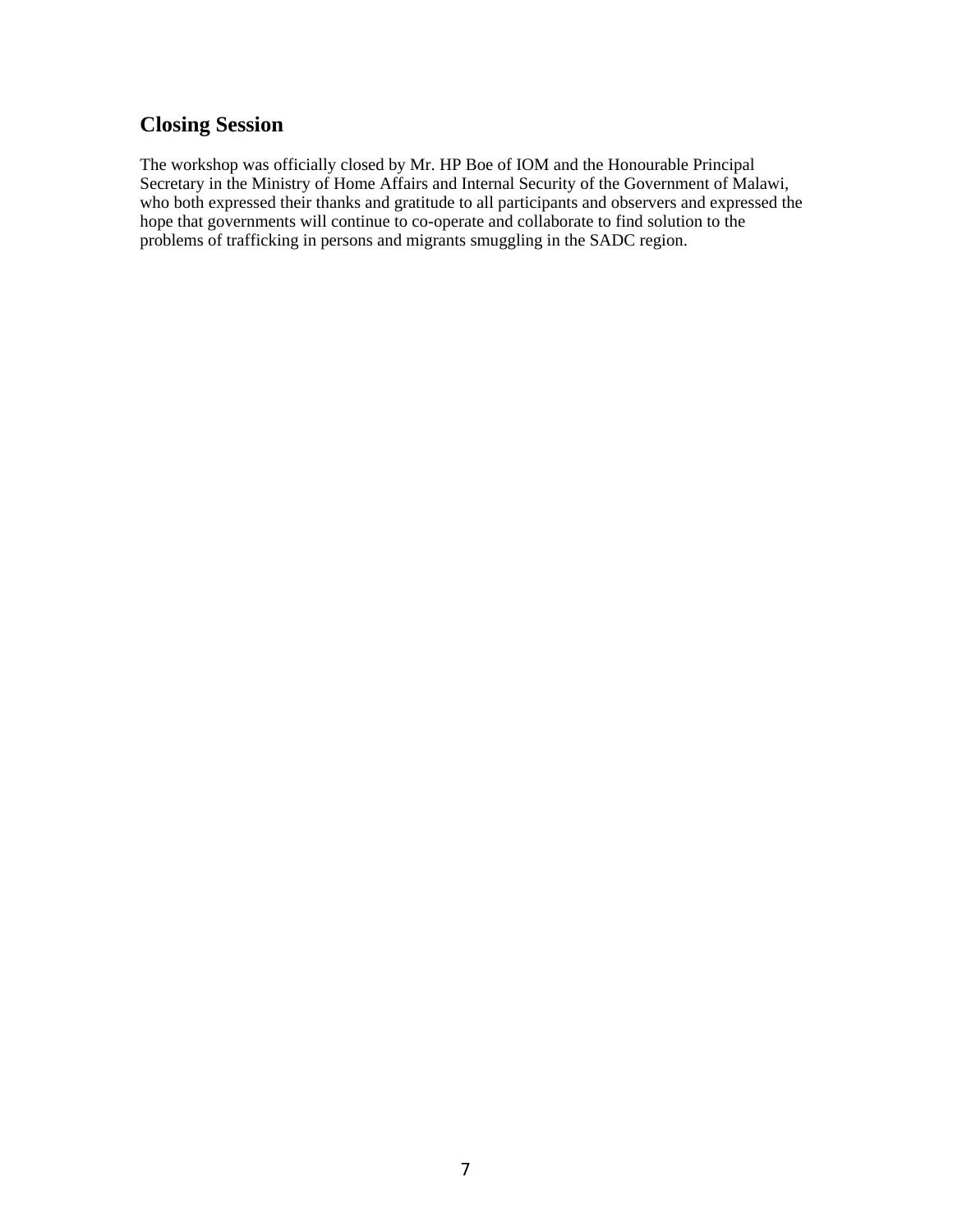# **Conclusions and Recommendations**

Participants agreed that the MIDSA Process and other forms of inter-governmental dialogue provide important forums in the initiation and development of collaborative efforts to reduce trafficking in persons and migrant smuggling in the SADC region. To further strengthen and promote anti-trafficking and anti-smuggling initiatives in the region, the following recommendations are put forward for consideration by SADC member states, NGO's, intergovernmental agencies and donors:

- 1. Governments who have not yet done so, should ratify the UN Convention against Transnational Organised Crime and its supplementary protocols on trafficking in persons and migrant smuggling.
- 2. Governments should develop national legislation that specifically criminalises trafficking. Consideration should be given to harmonising such legislation throughout the region and where possible, such legislation must have applicability beyond national borders.
- 3. Public education and sensitisation programmes and information campaigns, targeted at potential victims of trafficking and smuggling as well as the general population need to be developed and implemented to create awareness of the dangers and consequences of trafficking and smuggling.
- 4. Strategies and systems for the collection and sharing of information regarding trafficking and smuggling in the region need to be put in place to facilitate intergovernmental co-operation in the detection and combating of trafficking and smuggling operations. Efforts should be made to establish a regional data centre to co-ordinate and manage the collection and sharing of such information.
- 5. Governments of neighbouring countries should establish joint committees to develop integrated and co-operative border control and management systems.
- 6. Capacity building and training programmes to assist governments in the combating of trafficking and smuggling need to be conducted. Where possible, such training should be offered at a bilateral, multi-lateral and regional level, and must include the development of human resources, legislative, institutional and infrastructural capacity.
- 7. International agencies that offer advice, support and training to governments should collaborate and develop a co-ordinated and integrated approach to their activities to avoid duplication and to ensure that such support and training is delivered in the most effective manner.
- 8. Through the development of partnerships, governments should involve NGO's and community-based organisations in their efforts to prevent and combat trafficking and smuggling.
- 9. Donor agencies as well as countries with existing legislation, mechanisms and systems in place should be approached and encouraged to support initiatives and programmes aimed at combating trafficking and smuggling. Support should include both expertise and funding to operationalise such initiatives.